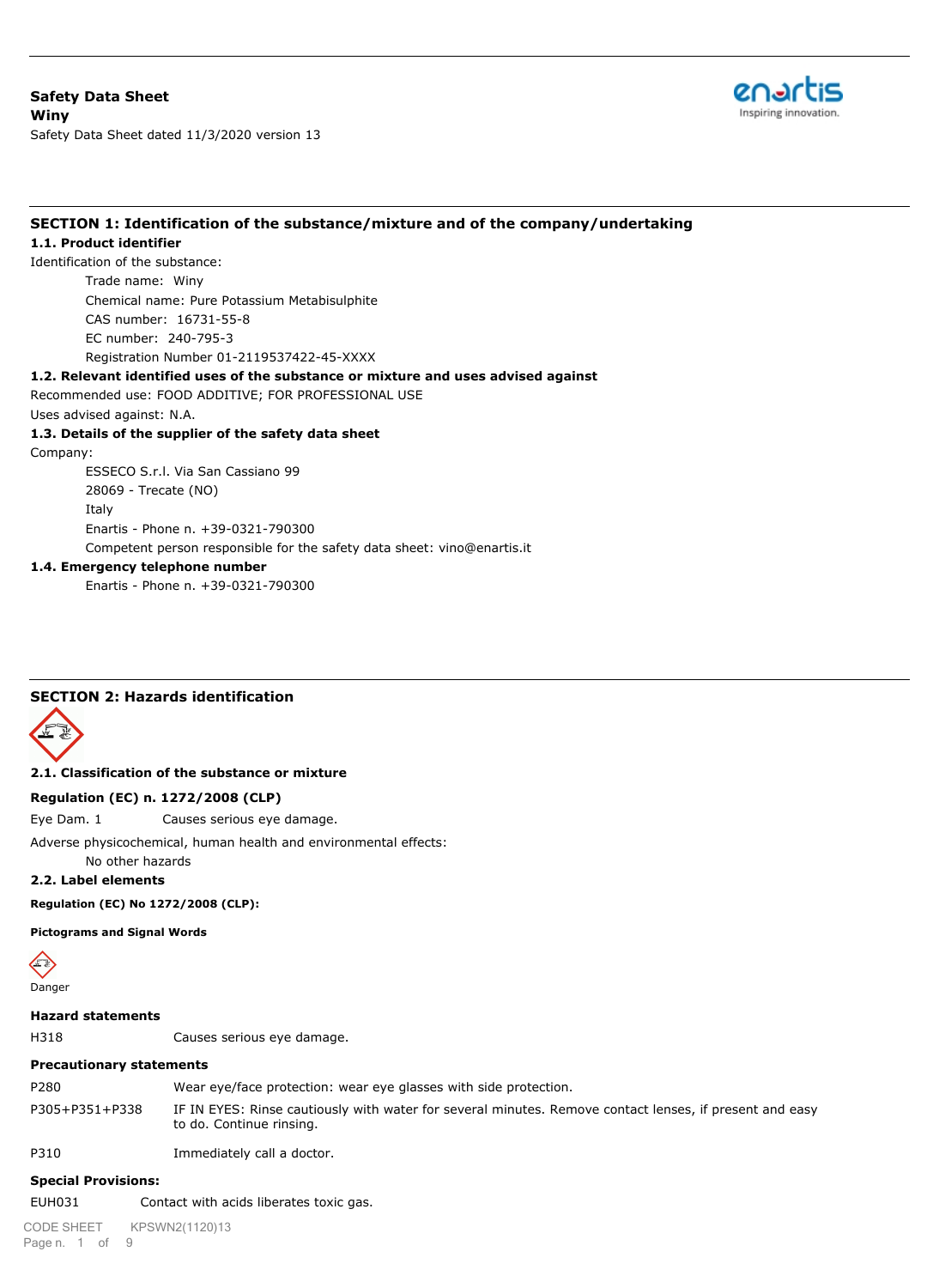## **Contains**

## POTASSIUM METABISULPHITE

Special provisions according to Annex XVII of REACH and subsequent amendments:

None.

## **2.3. Other hazards**

No PBT/vPvB Ingredients are present

Other Hazards: No other hazards

## **SECTION 3: Composition/information on ingredients**

## **3.1. Substances**

| Substance Identifications: | POTASSIUM METABISULPHITE |
|----------------------------|--------------------------|
| CAS number:                | 16731-55-8               |
| EC number:                 | 240-795-3                |
| Registration Number        | 01-2119537422-45-XXXX    |
|                            |                          |

## **3.2. Mixtures**

N.A.

# **SECTION 4: First aid measures**

## **4.1. Description of first aid measures**

In case of skin contact:

Immediately take off all contaminated clothing.

Remove contaminated clothing immediatley and dispose off safely.

Areas of the body that have - or are only even suspected of having - come into contact with the product must be rinsed immediately with plenty of running water and possibly with soap.

Wash thoroughly the body (shower or bath).

OBTAIN IMMEDIATE MEDICAL ATTENTION.

In case of eyes contact:

After contact with the eyes, rinse with water with the eyelids open for a sufficient length of time, then consult an opthalmologist immediately.

Protect uninjured eye.

#### In case of Ingestion:

Induce vomiting. SEEK A MEDICAL EXAMINATION IMMEDIATELY and present the safety-data sheet.

In case of Inhalation:

Remove casualty to fresh air and keep warm and at rest.

#### **4.2. Most important symptoms and effects, both acute and delayed**

Eye irritation

Eye damages

# **4.3. Indication of any immediate medical attention and special treatment needed**

In case of accident or unwellness, seek medical advice immediately (show directions for use or safety data sheet if possible).

# **SECTION 5: Firefighting measures**

# **5.1. Extinguishing media**

Suitable extinguishing media:

Water.; Carbon dioxide (CO2).

Extinguishing media which must not be used for safety reasons:

None in particular.

# **5.2. Special hazards arising from the substance or mixture**

Do not inhale explosion and combustion gases.

# **5.3. Advice for firefighters**

Wear suitable protective clothing (helmet, protective clothings, goggles, fire resistant gloves, boots) and protect respiratory organs (self contained breathing apparatus). Use suitable breathing apparatus .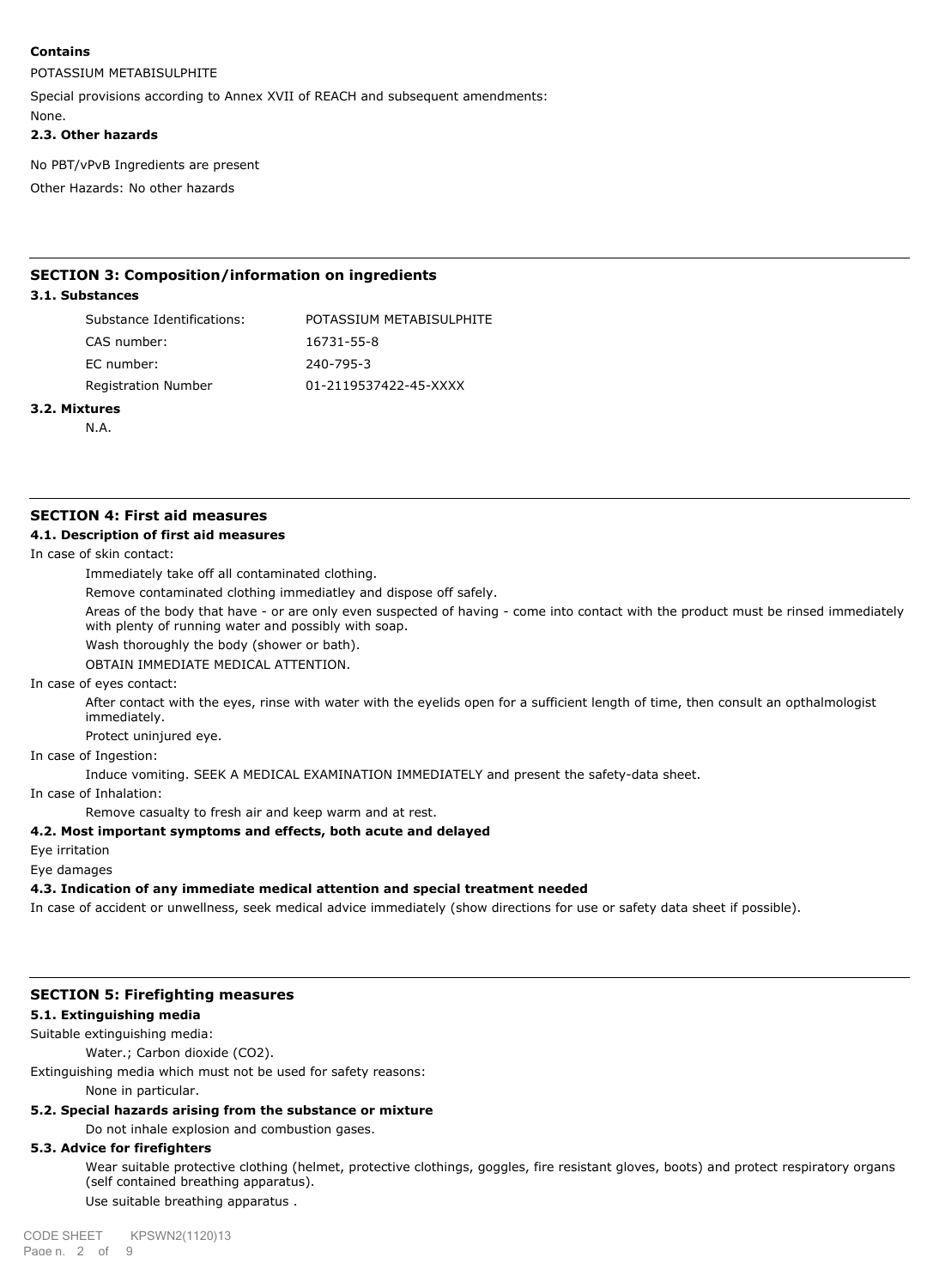Move undamaged containers from immediate hazard area if it can be done safely. Collect contaminated fire extinguishing water separately. This must not be discharged into drains. Fire residues and contaminated firefighting water must be disposed of in accordance within the local regulations.

#### **SECTION 6: Accidental release measures**

#### **6.1. Personal precautions, protective equipment and emergency procedures**

Wear personal protection equipment.

Remove persons to safety.

See protective measures under point 7 and 8.

# **6.2. Environmental precautions**

Do not allow to enter into soil/subsoil. Do not allow to enter into surface water or drains.

Retain contaminated washing water and dispose it.

In case of gas escape or of entry into waterways, soil or drains, inform the responsible authorities.

# **6.3. Methods and material for containment and cleaning up**

Wash with plenty of water.

Suitable material for taking up: absorbing material, organic, sand

Dispose of the collected material in accordance with the current regulations.

## **6.4. Reference to other sections**

See also section 8 and 13

## **SECTION 7: Handling and storage**

## **7.1. Precautions for safe handling**

Don't use empty container before they have been cleaned.

Before making transfer operations, assure that there aren't any incompatible material residuals in the containers.

Advice on general occupational hygiene:

Contamined clothing should be changed before entering eating areas.

Do not eat or drink while working.

See also section 8 for recommended protective equipment.

# **7.2. Conditions for safe storage, including any incompatibilities**

Keep away from food, drink and feed.

Incompatible materials:

Keep away from acids.

Instructions as regards storage premises:

Adequately ventilated premises.

# **7.3. Specific end use(s)**

Recommendation(s)

None in particular

Industrial sector specific solutions:

None in particular

# **SECTION 8: Exposure controls/personal protection**

## **8.1. Control parameters**

| <b>OEL</b><br>Type  | Country    | <b>Ceiling Long</b>                                    | Term<br>mq/m3 | Long<br>Term<br>ppm                 | <b>Short</b><br>Term<br>mq/m3 | <b>Short</b><br>Term<br>ppm | <b>Behaviour Notes</b> |       |
|---------------------|------------|--------------------------------------------------------|---------------|-------------------------------------|-------------------------------|-----------------------------|------------------------|-------|
| ACGIH               | <b>NNN</b> |                                                        |               |                                     |                               | 0.25                        |                        | (SO2) |
| EU                  | <b>NNN</b> |                                                        |               | 0.5                                 |                               | 1                           |                        | (SO2) |
|                     |            | <b>Predicted No Effect Concentration (PNEC) values</b> |               |                                     |                               |                             |                        |       |
| <b>PNEC Limit</b>   |            | <b>Exposure Route</b>                                  |               | <b>Exposure</b><br><b>Frequency</b> |                               | <b>Remark</b>               |                        |       |
| $1.17 \text{ mq/l}$ |            | Fresh Water                                            |               |                                     |                               |                             |                        |       |
| $0.12 \text{ mq/l}$ |            | Marine water                                           |               |                                     |                               |                             |                        |       |
| 88.1 mg/l           |            | Microorganisms in                                      |               |                                     |                               |                             |                        |       |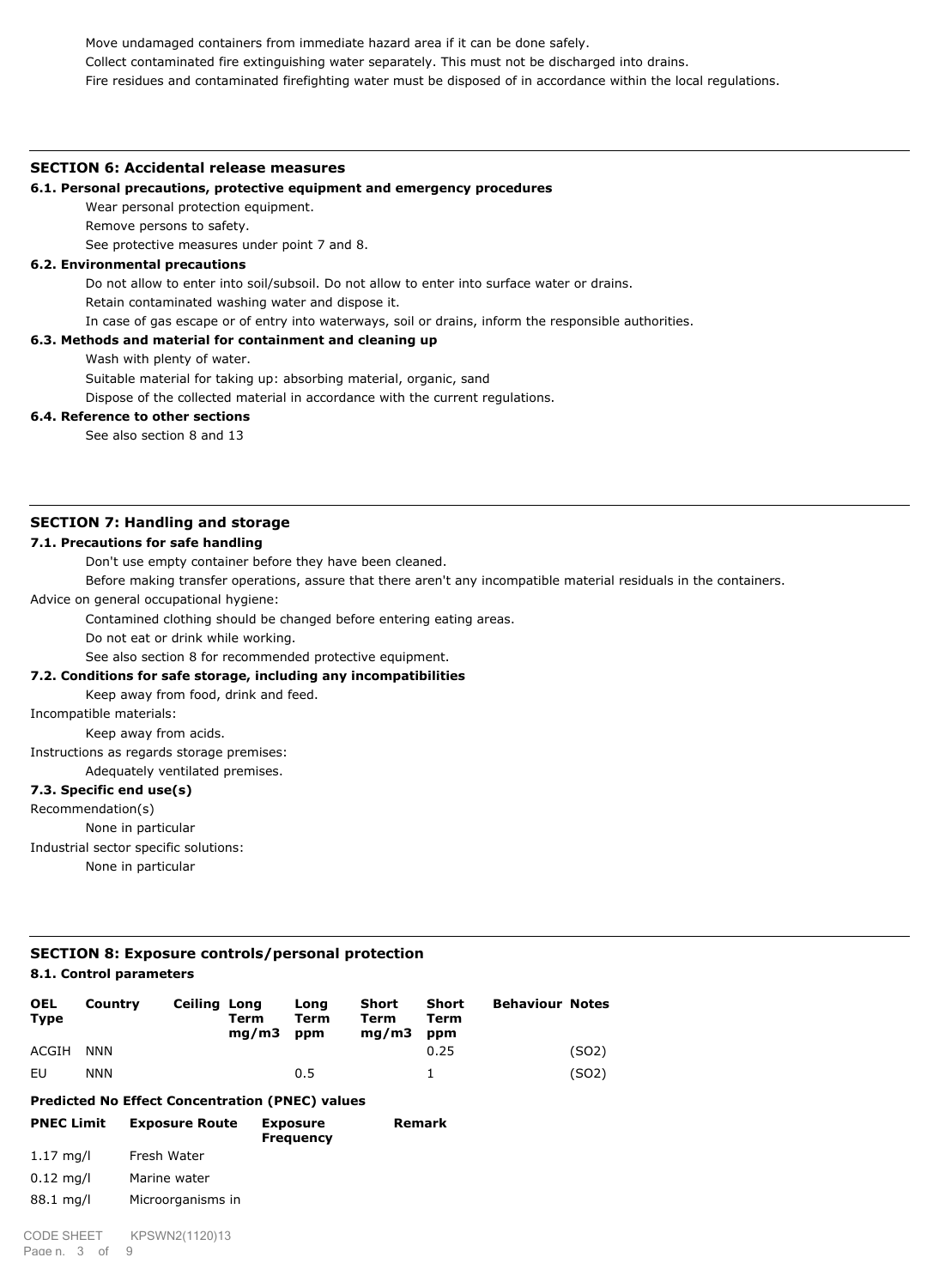**Derived No Effect Level (DNEL) values**

| Worker<br><b>Industry</b> | Worker<br><b>Professional</b> | Consumer             | Route                      | <b>Exposure</b> Exposure Frequency Remark |
|---------------------------|-------------------------------|----------------------|----------------------------|-------------------------------------------|
| 263 mg/m3                 |                               |                      | <b>Human</b><br>Inhalation | Long Term, systemic<br>effects            |
|                           |                               | 78 mg/m3             | Human<br>Inhalation        | Long Term, local<br>effects               |
|                           |                               | $10 \; \text{mq/kg}$ |                            | Human Oral Long Term, local<br>effects    |

#### **8.2. Exposure controls**

Individual protection measures:

Personal protective equipment selections vary based on potential exposure conditions and working conditions.

The final choice of protective equipment will depend upon a risk assessment.

Personal protective equipment (PPE) should meet recommended national standards. Check with PPE suppliers.

Please see both sections 5 and 6 for information about personal protective equipment to be worn in an emergency (e.g.: fire or unintentional release of the substance).

Eye protection:

Eye glasses with side protection.

Protection for skin:

Use clothing that provides comprehensive protection to the skin, e.g. cotton, rubber, PVC or viton.

Protection for hands:

The selection of the suitable gloves does not only depend on the material, but also on further marks of quality and varies from manufacturer to manufacturer.

Glove suitability and breakthrough time will differ depending on the specific use conditions.

Contact the glove manufacturer for specific advice on glove selection and breakthrough times for your use conditions.

Use protective gloves that provides comprehensive protection.; Suitable material:; UNI EN 420/UNI EN 374

#### Respiratory protection:

Depending on the potential for exposure, select respiratory protective equipment suitable for the specific conditions of use and in compliance with current legislation.

Particle filter device (DIN EN 143).

Thermal Hazards:

N.A.

Environmental exposure controls:

N.A.

Hygienic and Technical measures

N.A.

# **SECTION 9: Physical and chemical properties**

## **9.1. Information on basic physical and chemical properties**

Physical State Solid Appearance and colour: Solid Odour: Pungent Odour threshold: N.A. pH: 3.5-4.5 (5%) Melting point / freezing point: > 150°C Initial boiling point and boiling range: N.A. Flash point: N.A. Evaporation rate: N.A. Upper/lower flammability or explosive limits: N.A. Vapour density: N.A. Vapour pressure: N.A. Relative density: 1.20 Kg/dm3 Solubility in water: 450 g/L H2O (20°C) Solubility in oil: N.A. Partition coefficient (n-octanol/water): N.A. Auto-ignition temperature: N.A. Decomposition temperature: N.A.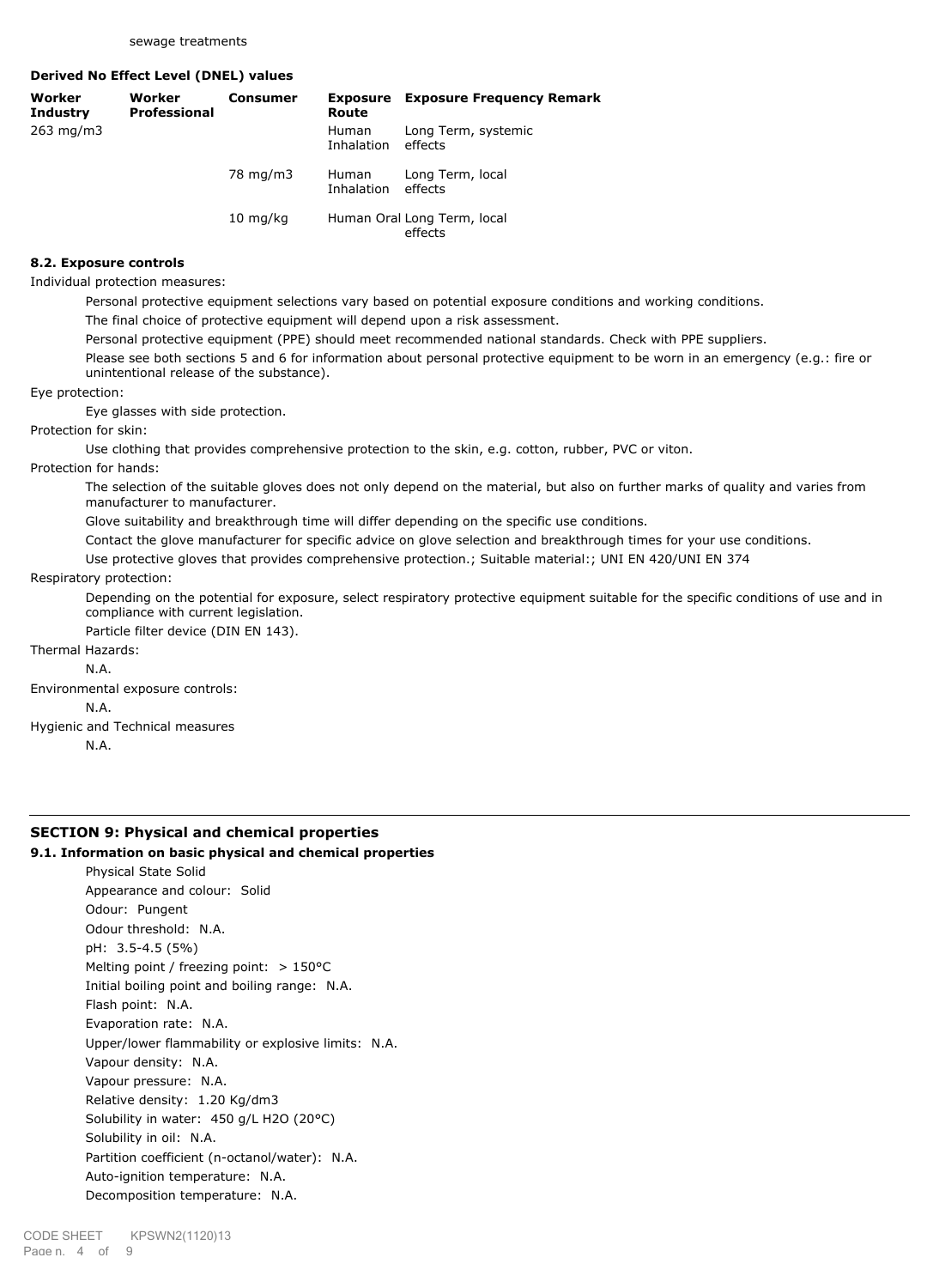Viscosity: N.A. Explosive properties: N.A. Oxidizing properties: N.A. Solid/gas flammability: N.A. Volatile Organic compounds - VOCs = N.A.

#### **9.2. Other information**

Substance Groups relevant properties N.A. Miscibility: N.A. Conductivity: N.A.

## **SECTION 10: Stability and reactivity**

#### **10.1. Reactivity**

Stable under normal conditions.

## **10.2. Chemical stability**

Stable under normal conditions

**10.3. Possibility of hazardous reactions**

## None in particular. **10.4. Conditions to avoid**

Data not available.

**10.5. Incompatible materials**

Acids; Oxidants

**10.6. Hazardous decomposition products**

Toxic gases

## **SECTION 11: Toxicological information**

# **11.1. Information on toxicological effects**

## **Toxicological Information of the Substance**

| a) acute toxicity                    | Not classified                                                   |
|--------------------------------------|------------------------------------------------------------------|
|                                      | Based on available data, the classification criteria are not met |
|                                      | LD50 Oral Rat = $2300$ mg/kg                                     |
| b) skin corrosion/irritation         | Not classified                                                   |
|                                      | Based on available data, the classification criteria are not met |
| c) serious eye damage/irritation     | The product is classified: Eye Dam. 1(H318)                      |
| d) respiratory or skin sensitisation | Not classified                                                   |
|                                      | Based on available data, the classification criteria are not met |
| e) germ cell mutagenicity            | Not classified                                                   |
|                                      | Based on available data, the classification criteria are not met |
| f) carcinogenicity                   | Not classified                                                   |
|                                      | Based on available data, the classification criteria are not met |
|                                      |                                                                  |
| g) reproductive toxicity             | Not classified                                                   |
|                                      | Based on available data, the classification criteria are not met |
| h) STOT-single exposure              | Not classified                                                   |
|                                      | Based on available data, the classification criteria are not met |
| i) STOT-repeated exposure            | Not classified                                                   |
|                                      | Based on available data, the classification criteria are not met |
| j) aspiration hazard                 | Not classified                                                   |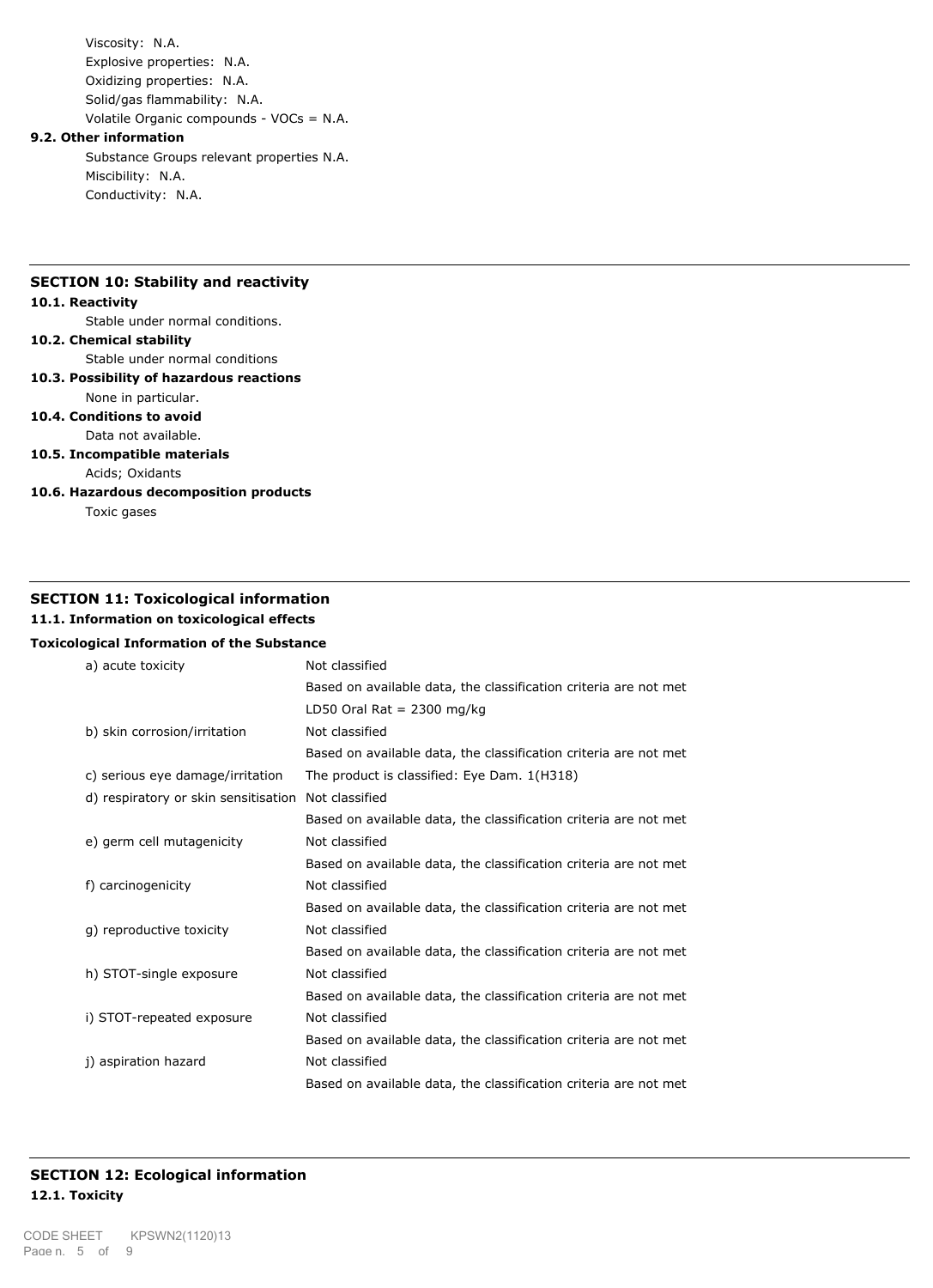Adopt good working practices, so that the product is not released into the environment. Eco-Toxicological Information:

## **List of Eco-Toxicological properties of the product**

Not classified for environmental hazards.

Based on available data, the classification criteria are not met

a) Aquatic acute toxicity : LC50 Fish = mg/L 96h

a) Aquatic acute toxicity : EC50 Bacteria =  $65 \text{ mg/L}$  17h

#### **12.2. Persistence and degradability**

N.A.

#### **12.3. Bioaccumulative potential**

N.A.

#### **12.4. Mobility in soil**

N.A.

#### **12.5. Results of PBT and vPvB assessment**

No PBT/vPvB Ingredients are present

#### **12.6. Other adverse effects**

N.A.

## **SECTION 13: Disposal considerations**

#### **13.1. Waste treatment methods**

Recover, if possible. Send to authorised disposal plants or for incineration under controlled conditions. In so doing, comply with the local and national regulations currently in force.

#### **SECTION 14: Transport information**

Not classified as dangerous in the meaning of transport regulations.

**14.1. UN number** N.A. **14.2. UN proper shipping name** N.A. **14.3. Transport hazard class(es)** N.A. **14.4. Packing group** N.A. **14.5. Environmental hazards** N.A. **14.6. Special precautions for user** N.A. Road and Rail ( ADR-RID ) : N.A. Air ( IATA ) : N.A. Sea ( IMDG ) : N.A. **14.7. Transport in bulk according to Annex II of MARPOL and the IBC Code** N.A.

## **SECTION 15: Regulatory information**

15.1. Safety, health and environmental regulations/legislation specific for the substance or mixture Dir. 98/24/EC (Risks related to chemical agents at work) Dir. 2000/39/EC (Occupational exposure limit values) Regulation (EC) n. 1907/2006 (REACH)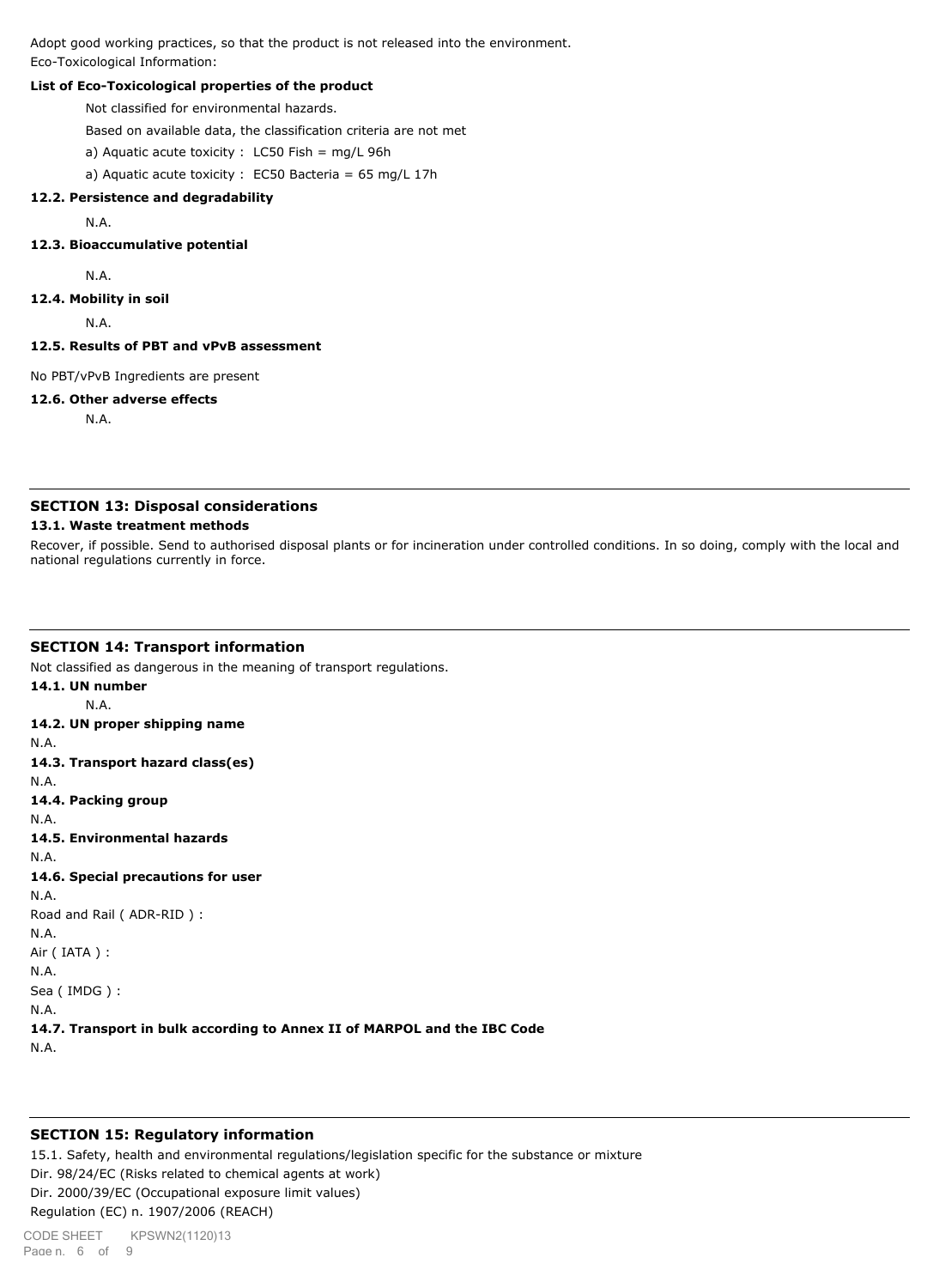Regulation (EC) n. 1272/2008 (CLP) Regulation (EC) n. 790/2009 (ATP 1 CLP) and (EU) n. 758/2013 Regulation (EU) n. 286/2011 (ATP 2 CLP) Regulation (EU) n. 618/2012 (ATP 3 CLP) Regulation (EU) n. 487/2013 (ATP 4 CLP) Regulation (EU) n. 944/2013 (ATP 5 CLP) Regulation (EU) n. 605/2014 (ATP 6 CLP) Regulation (EU) n. 2015/1221 (ATP 7 CLP) Regulation (EU) n. 2016/918 (ATP 8 CLP) Regulation (EU) n. 2016/1179 (ATP 9 CLP) Regulation (EU) n. 2017/776 (ATP 10 CLP) Regulation (EU) n. 2018/669 (ATP 11 CLP) Regulation (EU) n. 2018/1480 (ATP 13 CLP) Regulation (EU) n. 2019/521 (ATP 12 CLP) Regulation (EU) 2015/830 Restrictions related to the product or the substances contained according to Annex XVII Regulation (EC) 1907/2006 (REACH) and subsequent modifications: Restrictions related to the product: None. Restrictions related to the substances contained: None.

Provisions related to directive EU 2012/18 (Seveso III):

N.A.

Regulation (EU) No 649/2012 (PIC regulation)

No substances listed

German Water Hazard Class. 3: Severe hazard to waters SVHC Substances:

No data available

15.2. Chemical safety assessment

No Chemical Safety Assessment has been carried out for the substance.

### **SECTION 16: Other information**

This document was prepared by a competent person who has received appropriate training. Main bibliographic sources:

ECDIN - Environmental Chemicals Data and Information Network - Joint Research Centre, Commission of the European Communities

SAX's DANGEROUS PROPERTIES OF INDUSTRIAL MATERIALS - Eight Edition - Van Nostrand Reinold

The information contained herein is based on our state of knowledge at the above-specified date. It refers solely to the product indicated and constitutes no guarantee of particular quality.

It is the duty of the user to ensure that this information is appropriate and complete with respect to the specific use intended. This MSDS cancels and replaces any preceding release.

Legend to abbreviations and acronyms used in the safety data sheet:

ACGIH: American Conference of Governmental Industrial Hygienists

ADR: European Agreement concerning the International Carriage of Dangerous Goods by Road.

AND: European Agreement concerning the International Carriage of Dangerous Goods by Inland Waterways

ATE: Acute Toxicity Estimate

ATEmix: Acute toxicity Estimate (Mixtures)

BCF: Biological Concentration Factor

BEI: Biological Exposure Index

BOD: Biochemical Oxygen Demand

CAS: Chemical Abstracts Service (division of the American Chemical Society).

CAV: Poison Center

CE: European Community

CLP: Classification, Labeling, Packaging.

CMR: Carcinogenic, Mutagenic and Reprotoxic

COD: Chemical Oxygen Demand

COV: Volatile Organic Compound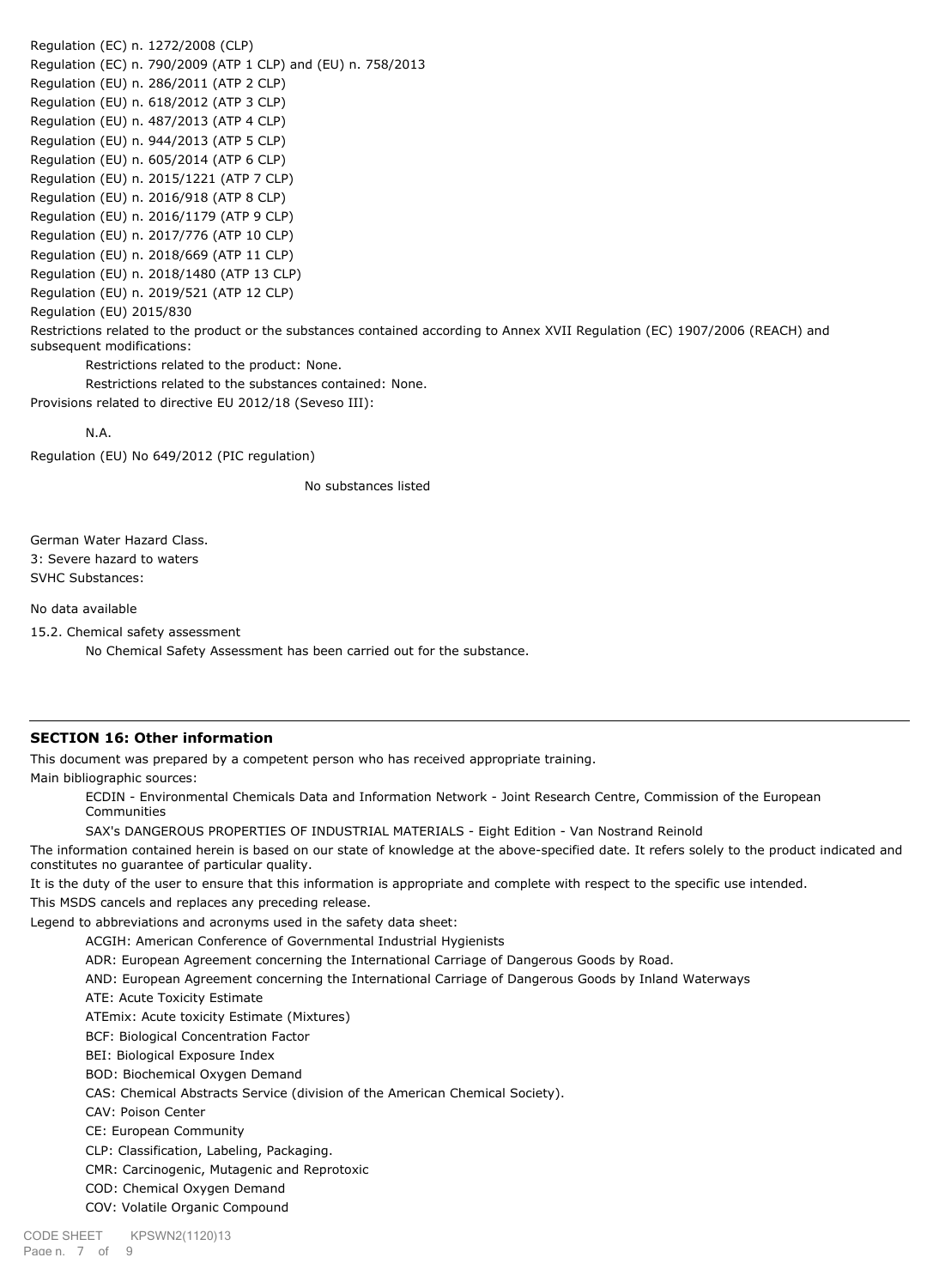CSA: Chemical Safety Assessment CSR: Chemical Safety Report DMEL: Derived Minimal Effect Level DNEL: Derived No Effect Level. DPD: Dangerous Preparations Directive DSD: Dangerous Substances Directive EC50: Half Maximal Effective Concentration ECHA: European Chemicals Agency EINECS: European Inventory of Existing Commercial Chemical Substances. ES: Exposure Scenario GefStoffVO: Ordinance on Hazardous Substances, Germany. GHS: Globally Harmonized System of Classification and Labeling of Chemicals. IARC: International Agency for Research on Cancer IATA: International Air Transport Association. IATA-DGR: Dangerous Goods Regulation by the "International Air Transport Association" (IATA). IC50: half maximal inhibitory concentration ICAO: International Civil Aviation Organization. ICAO-TI: Technical Instructions by the "International Civil Aviation Organization" (ICAO). IMDG: International Maritime Code for Dangerous Goods. INCI: International Nomenclature of Cosmetic Ingredients. IRCCS: Scientific Institute for Research, Hospitalization and Health Care KAFH: KAFH KSt: Explosion coefficient. LC50: Lethal concentration, for 50 percent of test population. LD50: Lethal dose, for 50 percent of test population. LDLo: Leathal Dose Low N.A.: Not Applicable N/A: Not Applicable N/D: Not defined/ Not available NA: Not available NIOSH: National Institute for Occupational Safety and Health NOAEL: No Observed Adverse Effect Level OSHA: Occupational Safety and Health Administration. PBT: Persistent, Bioaccumulative and Toxic PGK: Packaging Instruction PNEC: Predicted No Effect Concentration. PSG: Passengers RID: Regulation Concerning the International Transport of Dangerous Goods by Rail. STEL: Short Term Exposure limit. STOT: Specific Target Organ Toxicity. TLV: Threshold Limiting Value. TWATLV: Threshold Limit Value for the Time Weighted Average 8 hour day. (ACGIH Standard). vPvB: Very Persistent, Very Bioaccumulative. WGK: German Water Hazard Class. **Paragraphs modified from the previous revision:** - Safety Data Sheet - 1. IDENTIFICATION OF THE SUBSTANCE/PREPARATION AND OF THE COMPANY/UNDERTAKING - 2. HAZARDS IDENTIFICATION - 3. COMPOSITION/INFORMATION ON INGREDIENTS - 4. FIRST AID MEASURES - 5. FIRE-FIGHTING MEASURES - 6. ACCIDENTAL RELEASE MEASURES - 7. HANDLING AND STORAGE - 8. EXPOSURE CONTROLS/PERSONAL PROTECTION - 9. PHYSICAL AND CHEMICAL PROPERTIES

- 10. STABILITY AND REACTIVITY
- 11. TOXICOLOGICAL INFORMATION
- 12. ECOLOGICAL INFORMATION
- 13. DISPOSAL CONSIDERATIONS
- 14. TRANSPORT INFORMATION
- 15. REGULATORY INFORMATION
- 16. OTHER INFORMATION